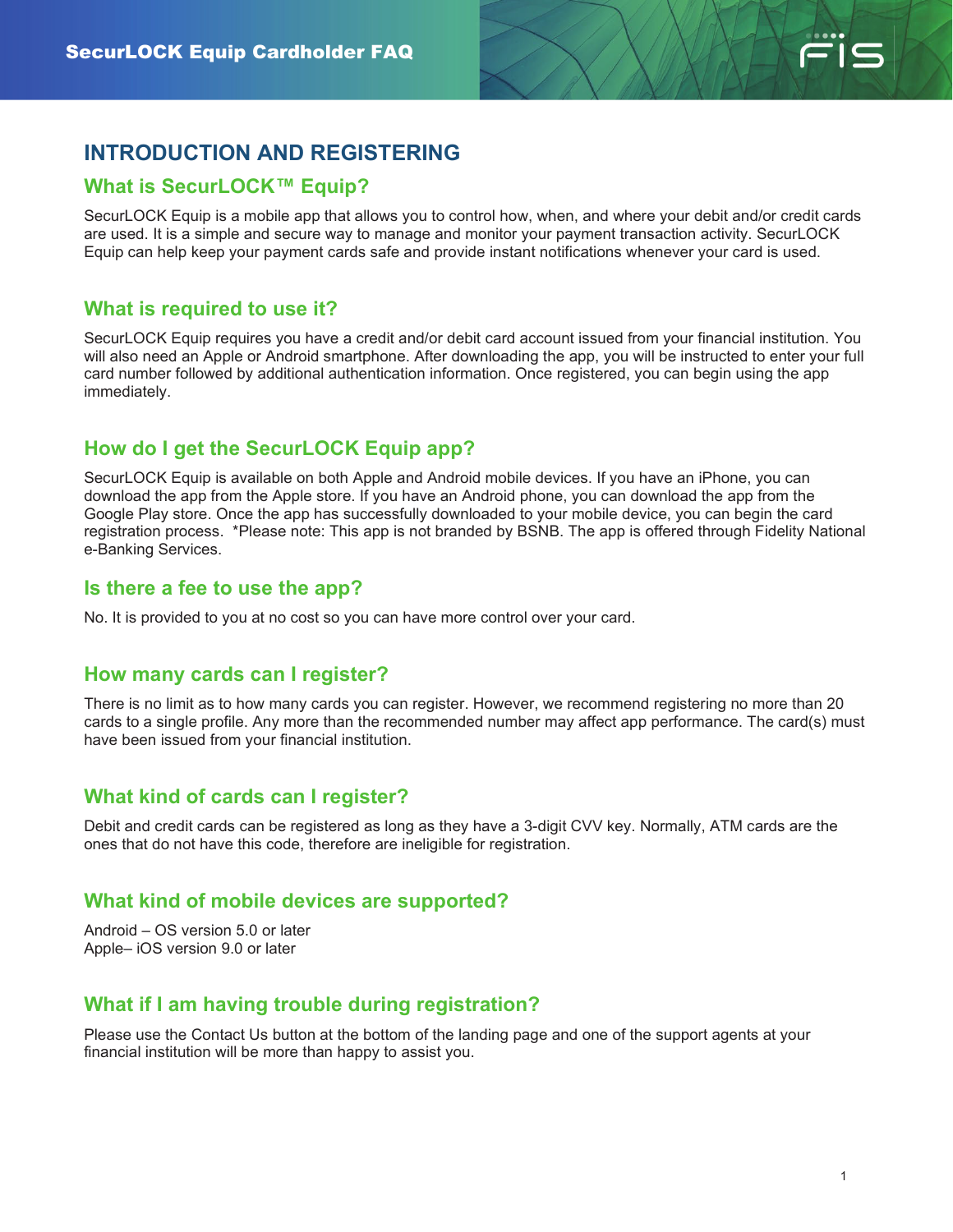

#### **Why do you need my email address?**

Your email address is needed in case you forget your password and need to reset it using the **Forgot Password** link.

# **CONTROLS & ALERTS**

#### **Once I register my cards, how do I begin managing and monitoring my payment activity?**

You can begin using the service immediately following registration. When turning the card off, the little green button in the top right corner of the card image will turn to red. This means that all transactions (except recurring) will be declined. When ready to make a purchase, you can turn the card back on instantly.

In addition to the card on/off function, you can start selectively setting controls and alerts by channel (in-store, online, mobile, ATM, etc.). You can also set transaction spend limits, select geographic locations where the card can be used, set specific merchant categories, view recent transaction history, receive real-time alerts and much more.

#### **What is a real-time alert?**

A real time alert is an immediate push notification sent to the app. You can select to be alerted on all payment transactions or you can choose just to be alerted for "selected" transactions. Alerts are available by spend limits, location, transaction type and/or merchant category.

## **By turning my card off am I closing my account?**

No. Using card controls does not change the status of your account.

## **How long does it take for a control or alert setting to take effect?**

Controls and alerts come into effect immediately after you save your preferences.

#### **If I have my card turned off will my recurring transactions go through?**

Yes. Recurring transactions (Auto Pay) will be approved while your card is turned OFF, unless recurring transactions have been turned OFF prior to your card being turned OFF.

#### **Can I use My Location, My Regions and International at the same time?**

Yes. My Location, My Regions, and the International card control can be used in conjunction with one another.

#### **I turned my card on and set My Location. I was at the merchant, and my transaction was still declined. Why?**

You can see which card controls were invoked in order to decline a transaction within the app. Once you are logged in, tap on Recent Transactions. Find the one that was denied and open it, tap the image so it flips, and the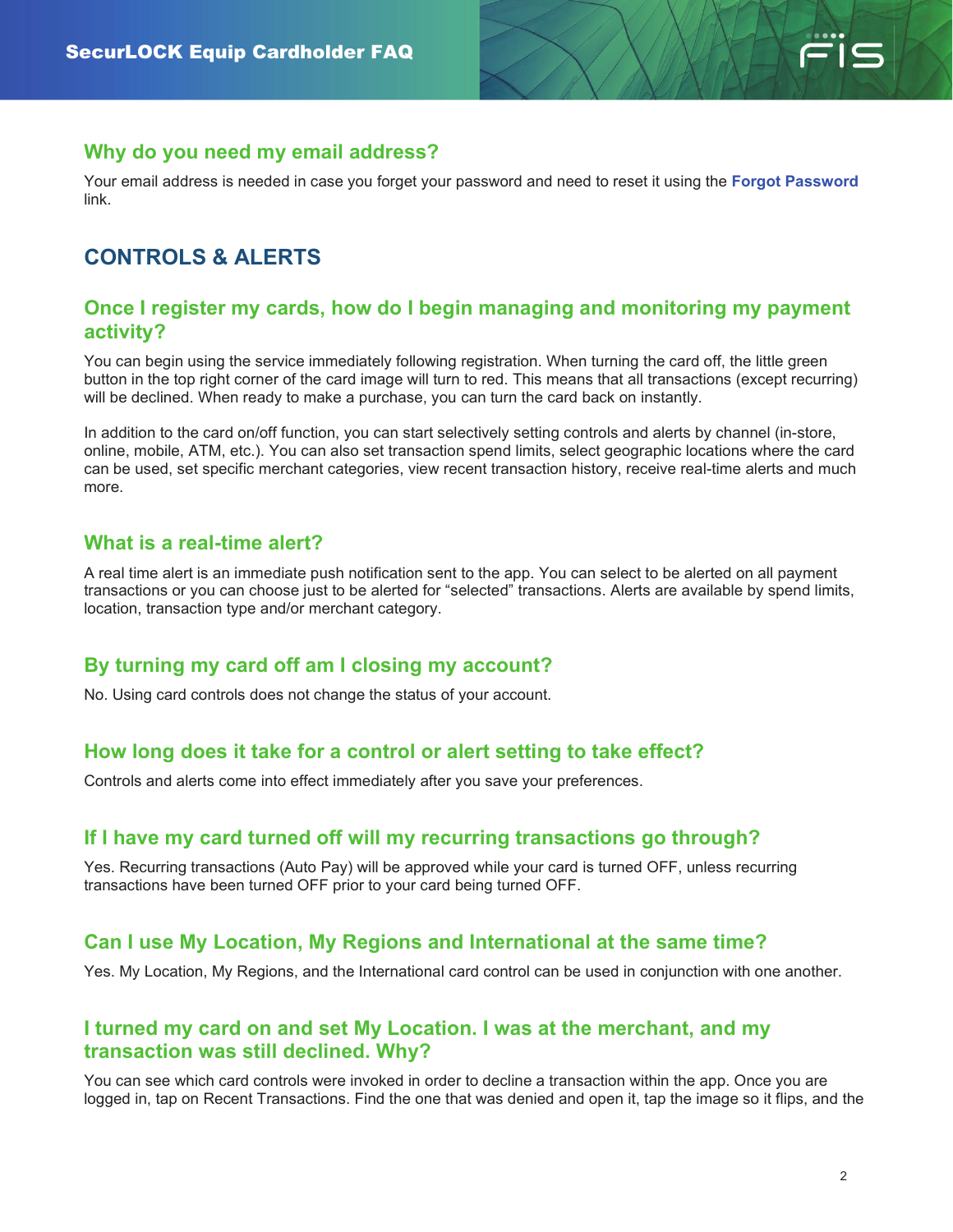

control(s) that were evoked during the authorization will be listed near the bottom. Please note: The transaction could also be declined because of external factors like insufficient funds or fraud monitoring - SecurLOCK Equip will not display these external factors. For more information on why a transaction was declined for reasons other than SecurLOCK Equip card controls, please contact your financial institution.

# **What are Alert Preferences?**

Alerts let you know every time a card transaction is attempted. You can choose to be alerted for all, or individually selected transactions. Selected alerts are also available by location, transaction type, merchant type, and threshold amount.

#### **My alerts are supposed to notify me of every transaction, but I am not receiving them.**

Only the 'Primary Device' will receive alerts. Use the settings menu in the app to set your device as the 'Primary Device'.

Another common reason for not receiving alerts is due to your mobile device's notification settings for the SecurLOCK Equip app. If notifications are turned off at the operating system level for the app, SecurLOCK Equip will not be able to deliver alerts to your device.

If additional assistance is needed, the support agents at your financial institution will gladly assist you.

# **MANAGING THE APP**

#### **Once I get a new, replacement smartphone how do I begin using the service again?**

Simply download the app to your new smartphone and login with your current user id and password. Your control preferences will remain in place, but your alert preferences will need to be reset.

## **I received a new card number. Will it be automatically updated in the app?**

When your card is reissued with a new card number, you will need to add the new card to the app via the standard registration process. This can be done by going to Manage Portfolio and tapping **Add Card**. Be sure to "unmanage" the old card.

If your card is reissued with the existing card number, you will not need to add it to the app again.

## **What if I need help with the app?**

There is a **Help** function within the app, as well as a **Contact Us** section where you can send an email to your financial institution.

# **How long will my transaction history display?**

The last 50 transactions will display in the app for thirty calendar days.